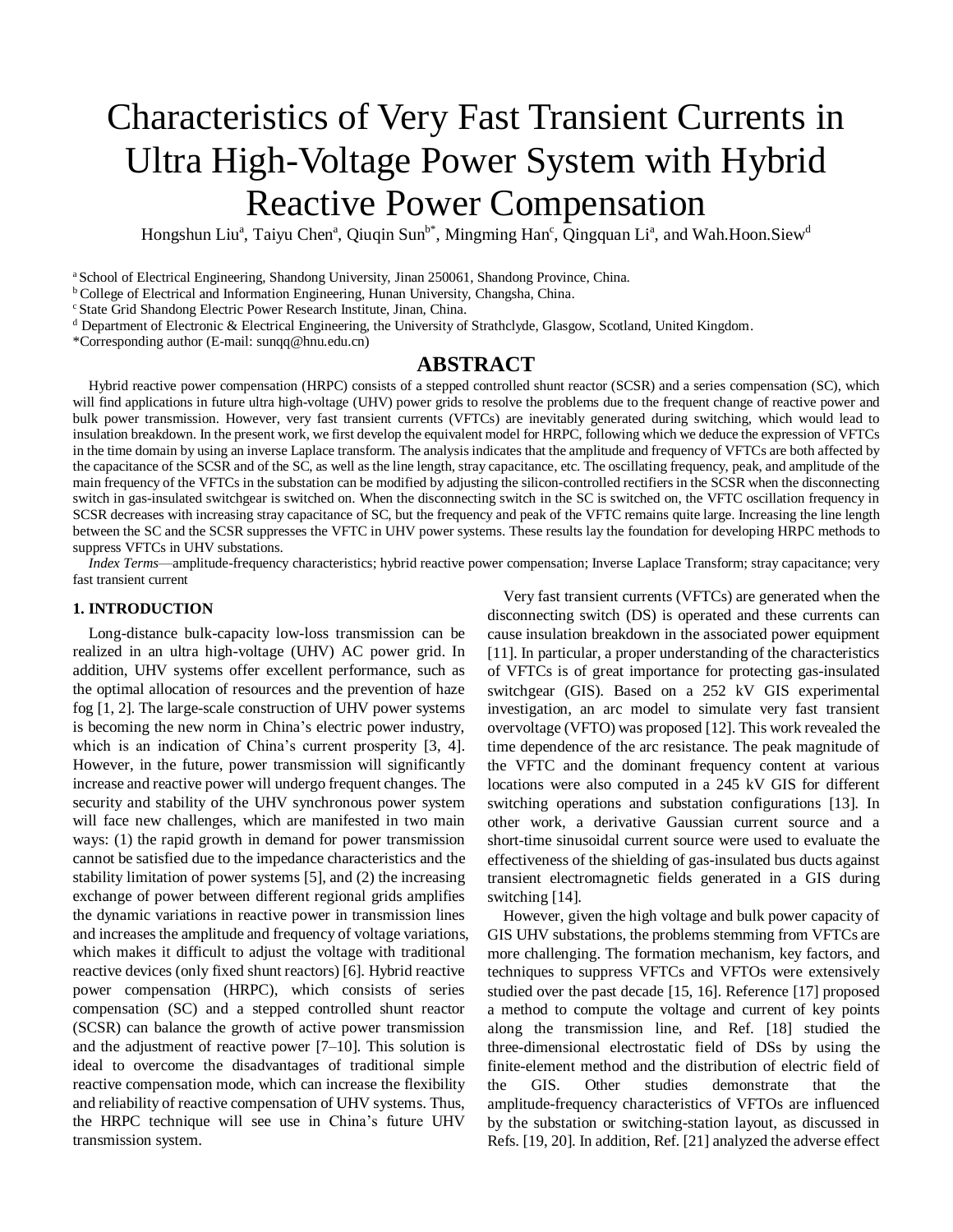of VFTOs on power equipment and the advantages and disadvantages of various suppression techniques [21]. By simplifying the DS arc resistance using a hyperbolic resistance model, Refs. [22, 23] analyzed the frequency-domain solution of bus-bar voltage and how switch arc affects VFTOs and presented a series of experimental data, including the permeability of magnetic materials in the complex-frequency magnetic domain, to support power systems in practical applications. Installing an UHV substation with HRPC means that the substation will be exposed to a new type of VFTC. The amplitude and frequency characteristics of VFTCs are influenced by the SCSR and the SC, the line length, and the stray capacitance of the SC. However, these amplitude-frequency characteristics of the VFTC have yet to be studied in connection with UHV systems with HRPC. Thus, studying how HRPC affects the characteristics of VFTCs in GIS UHV substations is critically important.

This work is organized as follows: Section 2 presents the principle and equivalent model of HRPC. Section 3 uses an inverse Laplace transform to derive time-domain expression for VFTCs. Finally, Section 4 uses the model developed in Section 3 to study the characteristics of the VFTCs generated by the DS in GISs and the operation of DS in SC. The results reported herein provide a theoretical foundation for optimizing HRPC design and methods to suppress VFTCs in UHV substations.

#### **2. PRINCIPLE OF HYBRID REACTIVE-POWER COMPENSATION**

HRPC generally consists of SC combined with SCSR [24–26]. The former consists of a capacitor bank, a zinc-oxide arrester, a spark gap, a bypass breaker, and a damping device, as depicted in Fig. 1(a). During normal operation, only the capacitor bank is put into service. The arrester normally serves to protect the capacitor bank, whereas the spark gap is used to protect the arrester from overheating. The bypass disconnector and the two disconnecting switches are indispensable for system maintenance and scheduling. The bypass breaker is used to facilitate the deionization of the spark gap under fault conditions. The damping device restricts the discharge current and prevents equipment failure. The zinc-oxide arrester sustains the voltage across the capacitor with a safety margin of 2.3 times the nominal voltage across the capacitor bank. The zinc-oxide arrester bypasses the capacitor bank when the overvoltage across the capacitor bank exceeds the above sustained voltage. The spark-gap trigger voltage is 2.4 times the nominal voltage across the capacitor bank. Usually, the spark gap is triggered 1 ms after the zinc-oxide arrester is used. Subsequently, the bypass breaker is switched on after the over-current signal of the relay protection with about 30 ms delay due to its mechanical-action time. Thus bypass breaker usually closes about 40 ms after the overvoltage across the capacitor bank.

The SCSR consists of a high-impedance transformer, a set of series reactors, mechanical switches, and silicon-controlled rectifiers. The typical stepped capacity of a SCSR is: 25%, 50%, 75%, and 100%, as shown in Fig. 1(b). The inductive reactive power can be adjusted by the silicon-controlled rectifier. The

secondary line winding of the SCSR is connected to a set of series reactors, the number of which is controlled by thyristors and mechanical switches. The thyristors provide fast regulation of the capacity of controlled shunt reactor, whereas the mechanical switches are used in bypass-mode during steady-state operation to allow the thyristors to cool.

The strategy to control the compensation degree of the SCSR is as follows: When the SCSR detects a change in the system voltage, the stepped capacity of SCSR should be rapidly adjusted. If the stepped capacity of SCSR should be decreased, one or more thyristors and the corresponding mechanical switches will be closed to increase the number of connected series reactors. After the mechanical switches are closed, the corresponding thyristors are blocked. If the stepped capacity of the SCSR should be increased, one or more of the mechanical switches will be opened to decrease the number of connected series reactors.



(b) FIG. 1. Schematic diagram of hybrid reactive-power compensation: (a) series compensation, (b) stepped controlled shunt reactor.

No model of HRPC including the effect of VFTCs yet exists. The CIGRE report provides a lumped-parameter model of a SC and a SCSR (see Fig. 2) [27].

Figure 2(a) shows the SC model. Considering the real operating conditions, the two DSs at both ends of the capacitor bank are closed when a VFTC occurs. Thus, these two DSs are not modeled as capacitors. In Fig. 2(a),  $C_D$ ,  $C_C$ ,  $C_M$ ,  $C_H$ ,  $C_L$ , and *C*<sub>S</sub> represent the capacitance of the bypass switch, capacitor bank, arrester, spark gap, damping device, and bypass breaker, respectively. Note that  $C<sub>C</sub>$  is much larger than the other capacitances. Figure 2(b) shows the model of a SCSR, where  $C_1$  and  $C_2$  represent the equivalent capacitance on the primary side and secondary side of the SCSR, respectively.  $C_{12}$  is the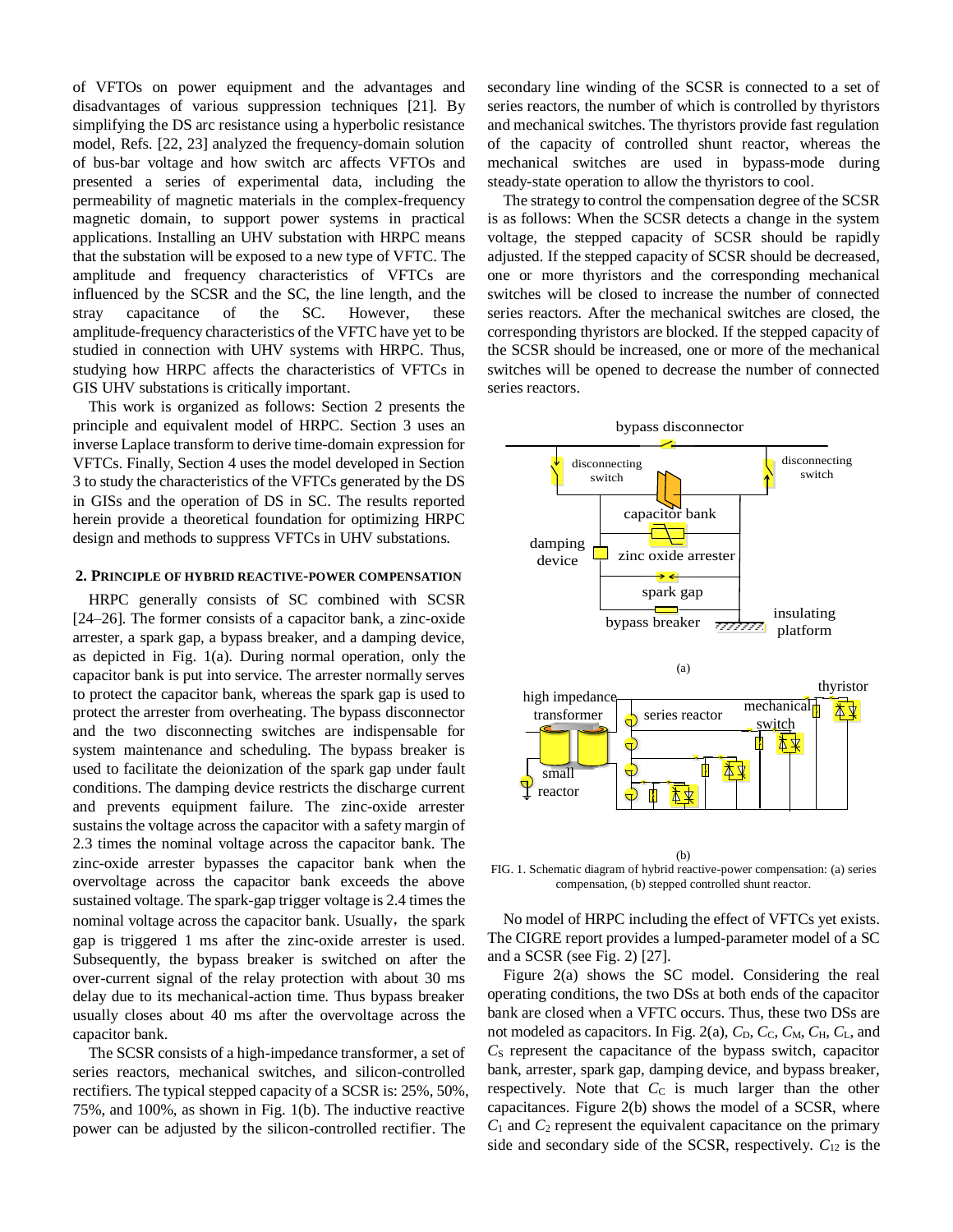equivalent transfer capacitance between the primary side and the secondary side of the SCSR.



FIG. 2. Equivalent model of hybrid reactive power compensation: (a) series compensation, (b) stepped controlled shunt reactor.

#### **3. THEORETICAL ANALYSIS OF VERY FAST TRANSIENT CURRENT**

In very fast transient analysis, equivalent models of transformers and circuit breakers are often represented by capacitors. Other power equipment such as current transformers, insulators, and grounding switches, can be modeled by bus-bars of a certain length, assuming no corona and omitting line parallel conductance. Figure 3 shows a model of an UHV substation.



FIG. 3. Simplified model of ultrahigh voltage system.

In Fig. 3,

- $C_T$  is the capacitance of the power transformer;
- $U<sub>S</sub>$  is the power supply;
- *DS* is the disconnecting switch;
- *U*<sup>L</sup> is the off-load line side voltage;
- $M_1$  is bus-bar 1;
- CB is a circuit breaker;
- $M<sub>2</sub>$  is bus-bar 2;
- $W<sub>1</sub>$  is the off-load overhead line;
- *C*<sub>G</sub> is the stray capacitance of SC;
- $Z_R$  is the equivalent impedance of SCSR;
- Z<sub>C</sub> is the equivalent impedance of SC.

The length of  $M_1$ ,  $M_2$ , and  $W_1$  are  $l_1$ ,  $l_2$ , and  $l_3$ , respectively.  $W_1$ is modeled as a short section of overhead transmission line that connects the SCSR and SC in the UHV substation. By using a Laplace transform,  $Z_R$  and  $Z_C$  are transformed from the time domain into the *s* domain, as given in the following [27]:

$$
Z_{\rm R}(s) = 1/sC_{\rm R} = 1/s(C_1 + C_{12}/C_2),
$$
  
\n
$$
Z_{\rm C}(s) = 1/s(C_{\rm C} + C_{\rm D} + C_{\rm M} + (C_{\rm H} + C_{\rm S})/C_{\rm L}),
$$
 (1)

where  $C_R$  is the equivalent capacitance of the SCSR.

Compared with overhead lines, the structure of the GIS bus-bar is much more compact and can be represented by a distributed-parameter model with wave impedance. The wave impedance of the GIS bus-bar and overhead line is [23]

$$
Z_i = -j \sqrt{\frac{L_i}{C_i}} \cot \omega \sqrt{L_i C_i} l_n \quad (i = 1, 2; \quad n = 1, 2, 3), (2)
$$

where  $Z_1$  is the wave impedance of the GIS bus-bar  $(M_1 \text{ and }$  $M_2$ ), and  $Z_2$  is the wave impedance of the overhead line  $W_1$ .  $L_1$ is the inductance of the GIS bus-bar and  $L_2$  is the inductance of the overhead line.  $C_1$  and  $C_2$  represent the capacitance of the GIS bus-bar ( $M_1$  and  $M_2$ ) and the capacitance of the overhead line  $W_1$ , respectively.

Replacing the cotangent function (2) by a second-order

approximation, 
$$
Z_i
$$
 ( $i = 1, 2$ ) can be written in the form [23]  

$$
Z_i \approx -j \left( \frac{1}{\omega C_i l_n} - \omega \frac{L_i}{3} l_n \right) \quad (i = 1, 2; \quad n = 1, 2, 3) \tag{3}
$$

The distributed-parameter model of the UHV substation can be further simplified to that shown in Fig. 4.



FIG. 4. Equivalent model of ultrahigh voltage station with distributed parameters.

In Fig. 4,  $C<sub>b</sub>$  is the circuit-breaker branch capacitance, and  $C<sub>G</sub>$ is the SC stray capacitance. The points A and B show the positions of the GIS and SCSR port, respectively. Taking the worst-case scenario into consideration shows that the arc resistance of DS may be ignored. Consequently, the VFTC at both ports of the DS are equal, which is expressed as

$$
\frac{U_{S}(s)}{Z_{S}(s)} = -\frac{U_{L}(s)}{Z_{L}(s)},
$$
\n(4)

where  $U_s(s)$  and  $U_l(s)$  are the power supply and off-load line side voltages after Laplace transformation, respectively. Correspondingly,  $Z_S(s)$  and  $Z_L(s)$  are the power-supply and off-load line side impedances:

$$
Z_S(s) = 1/sC_T,
$$
  
\n
$$
Z_L(s) = Z_A(s) + sL_l l_1 / 3,
$$
  
\n
$$
Z_A(s) = (1/sC_l l_1) / / (Z_B(s) + sL_l l_2 / 3 + 1/sC_b), (5)
$$
  
\n
$$
Z_B(s) = [1/s(C_R + C_l l_2)] / / Y_R(s),
$$
  
\n
$$
Y_R(s) = 1/[s(C_G / / C_C + C_2 l_3 + C_G)] + sL_2 l_3 / 3.
$$

In Eqs. (5),  $Z_A(s)$  and  $Z_B(s)$  are the off-load line side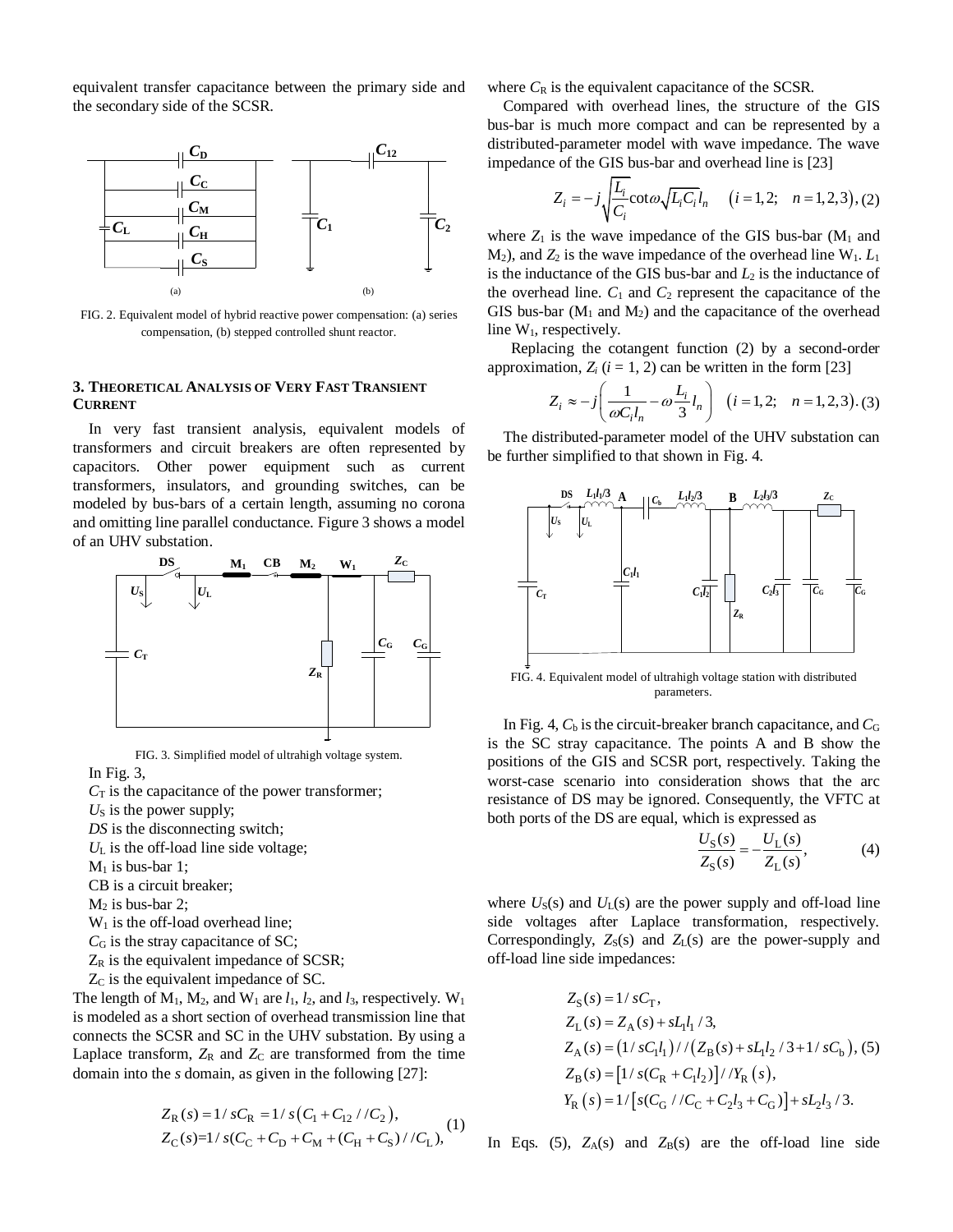impedances at A and B, respectively. Since the angular frequency  $\omega$  is not zero, Eq. (4) can be simplified as

$$
Z_{\rm S}(s) + Z_{\rm L}(s) = 0. \quad (6)
$$

The oscillation frequency generated by closing the DS, as denoted by  $p_i$  ( $i = 1,...,n$ ), can be obtained by solving Eq. (6). The power-supply-side current  $I_S(s)$  of the DS can be expressed as

$$
U_{S}(s) = \frac{(U_{S0} - U_{L0})Z_{S}(s)}{s[Z_{S}(s) + Z_{L}(s)]} = \frac{N_{S}(s)}{D_{S}(s)} = \sum_{i=1}^{n} \frac{n_{i,i}}{s - p_{i}},
$$
  
\n
$$
I_{S}(s) = \frac{(U_{S0} - U_{L0})}{s[Z_{S}(s) + Z_{L}(s)]} = \frac{M_{S}(s)}{D_{S}(s)} = \sum_{i=1}^{n} \frac{m_{i,i}}{s - p_{i}},
$$
\n(7)

where  $U_{\text{S0}}$  and  $U_{\text{L0}}$  are the residual voltages of the power-supply side and off-load line side before closing the DS, respectively.  $N_S(s)$  and  $D_S(s)$  are the numerator and denominator of  $U_S(s)$ .  $M_S(s)$  is the numerator of  $I_S(s)$ .  $n_{1,i}$  (*i* = 1,…,n) and  $m_{1,i}$  ( $i = 1,...,n$ ) are coefficients, which can be obtained by

ined by  
\n
$$
n_{1,i} = \lim_{s \to p_i} \frac{(s - p_i)N_S(s)}{D_S(s)} = \frac{N_S(p_i)}{D_S'(p_i)},
$$
\n
$$
m_{1,i} = \lim_{s \to p_i} \frac{(s - p_i)M_S(s)}{D_S(s)} = \frac{M_S(p_i)}{D_S'(p_i)}, \quad (i = 1, 2, ..., n).
$$
\n(8)

Thus, 
$$
U_S(t)
$$
 and  $I_S(t)$  in the time domain can be expressed as  
\n
$$
U_s(t) = \sum_{i=1}^n n_{1,i} e^{p_i t} = \sum_{i=1}^n \frac{N_S(p_i)}{D_S(p_i)} e^{p_i t},
$$
\n(9)  
\n
$$
I_s(t) = \sum_{i=1}^n m_{1,i} e^{p_i t} = \sum_{i=1}^n \frac{M_S(p_i)}{D_S(p_i)} e^{p_i t}.
$$

Similarly,  $U_A(s)$  and  $I_A(s)$  can be expressed as

$$
U_{A}(s) = \frac{U_{S}(s)Z_{A}(s)}{Z_{L}(s) + Z_{A}(s)} = \frac{N_{A}(s)}{D_{I}(s)} = \sum_{i=1}^{n} \frac{n_{2,i}}{s - p_{i}},
$$
  
\n
$$
I_{C_{b}}(s) = \frac{U_{A}(s)}{Z_{B}(s) + sL_{I}l_{2} / 3 + 1 / sC_{b}}.
$$
\n(10)

Finally, 
$$
U_B(s)
$$
 and  $I_B(s)$  are  
\n
$$
U_B(s) = U_A(s) \frac{Z_B(s)}{Z_B(s) + sL_1l_2 / 3 + 1 / sC_b},
$$
\n
$$
I_R(s) = U_B(s)sC_R.
$$
\n(11)

For UHV power systems in China, the typical parameters of UHV substations are  $U_s = 1100\sqrt{3} \text{ kV}$ ,  $Z_1 = 90 \Omega$ ,  $Z_2 = 500 \Omega$ ,  $l_1=10$  m,  $l_2=50$  m,  $l_3=100$  m,  $C_T=10$  nF,  $c=300$  m/s,  $C_b=$ 600 pF,  $C_R = 500$  pF, and  $C_C = 1$  µF. The VFTC waveform in the SCSR is computed by using the aforementioned method. Meanwhile, the model is established in the environment of the EMTP. Figure 5 shows that the calculated and simulated waveforms are consistent with each other. The computational error between calculation and simulation is quite small and can

essentially be neglected. However, compared with the simulation, the VFTC characteristics can be obtained more rapidly by using the proposed calculation. Thus, the proposed method to calculate the VFTC is feasible and saves time. Applying a Fourier transform shows that the frequency of the VFTC waveform in the SCSR ranges from 100 kHz to 50 MHz.



FIG. 5. Comparison of calculated and simulated VFTC waveforms in the stepped controlled shunt reactor.

#### **4. CASE STUDY**

## *4.1 Very fast transient current generated by the switching operation of disconnecting switch in gas-insulated switchgear*

The VFTC is be generated upon activating the DS in the GIS. At the same time, the VFTC flows through the circuit breaker and the SCSR. As mentioned above, the main oscillation frequency and the corresponding amplitude are correctly calculated by using the analytical method. The results are listed in Table I.

TABLE I. Amplitude and frequency of very fast transient current in breaker and controlled reactor in ultra high-voltage power system

| Location in station           | Amplitude of VFTC | Oscillation frequency |
|-------------------------------|-------------------|-----------------------|
|                               | component (kA)    | (MHz)                 |
|                               | $A_1 = 0.2336$    |                       |
| Breaker $(C_h)$               | $A_2 = 9.66$      | $f_1 = 0.92$          |
|                               | $A_3 = 2.828$     | $f_2 = 3.03$          |
| Controlled reactor<br>$(Z_R)$ | $A_1 = 0.0928$    | $f3=9.32$             |
|                               | $A_2=1.785$       |                       |
|                               | $A = 0.603$       |                       |

The elements including  $f_1$ ,  $f_2$ , and  $f_3$  in the third column of Table I are the frequencies of the three different main components of VFTC. The elements in the second column are the corresponding amplitudes of the main components of the VFTC at the above three frequencies. For example, from the Fourier-analysis results of the VFTC in the circuit breaker, the amplitudes of the main VFTC frequency components of 0.92, 3.03, and 9.32 MHz are 0.2336, 9.66, and 2.828 kA, respectively.

According to Table I, the main frequency components of the VFTC in the circuit breaker and controlled shunt reactor are  $f_2$ and  $f_3$ . The impedance  $Z_C$  of the SC capacitor is relatively large and the approximations will not significantly affect the VFTC. Thus, the impedance  $Z<sub>C</sub>$  of the SC capacitor may be considered as a short circuit under the action of the very fast transient wave. Figure 6 shows how the SCSR affects the main frequency component of the VFTC.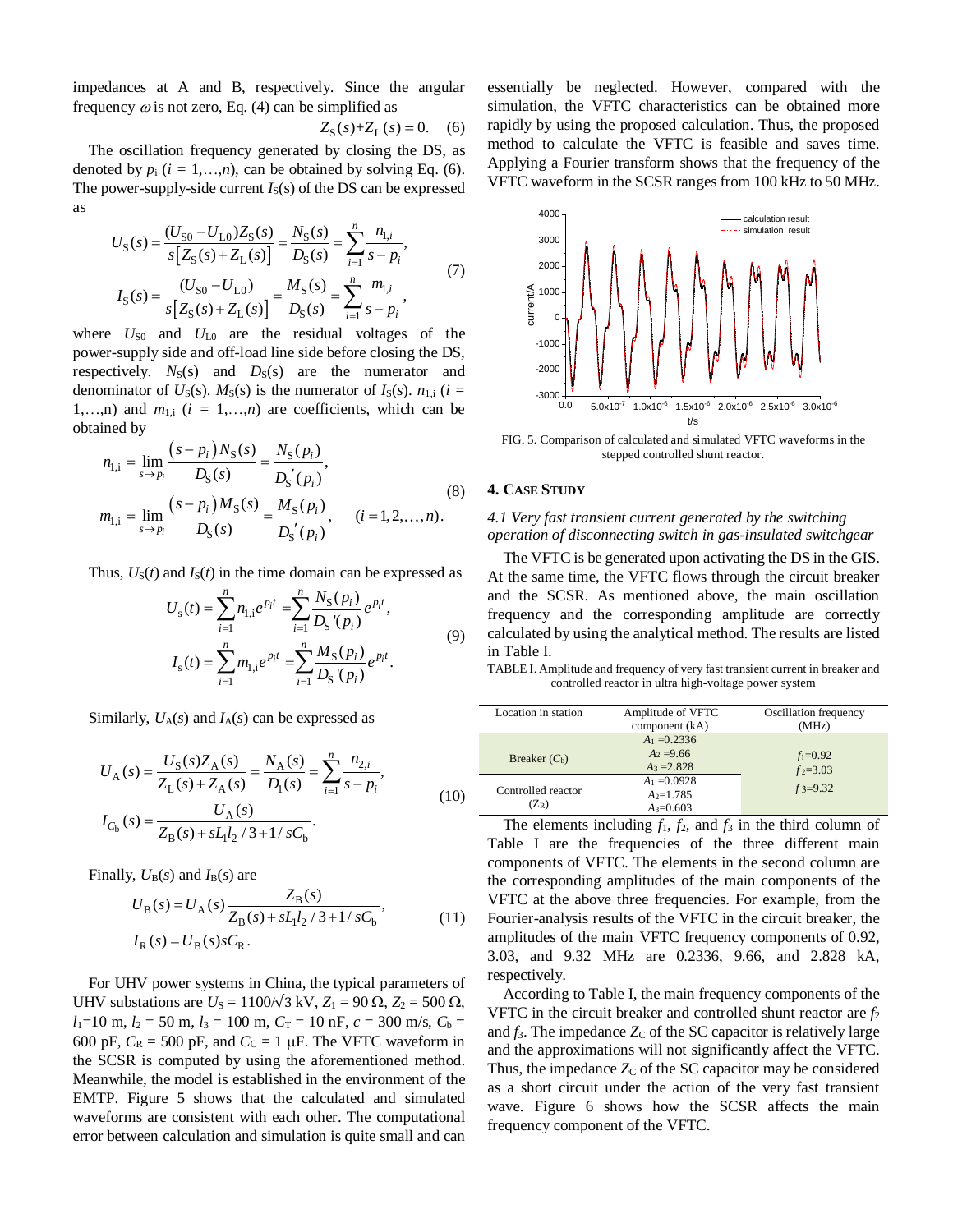

FIG. 6. Frequency of very fast transient current as a function of equivalent capacitance  $C_R$  of controlled reactor.

Figure 6 shows that  $f_3$  is nearly constant with increasing  $C_R$ . However,  $f_2$  drops from 3.22 to 2.81 MHz. As  $C_R$  changes from 0.1 to 8 nF, the frequency varies more than it does when *C*<sup>R</sup> changes from 8 to 40 nF. The value of  $C_R$  can be changed by adjusting the degree of compensation of the SCSR. Therefore, the frequency of the VFTC can be tuned by adjusting the compensation degree of the SCSR.



FIG. 7. Peak value of very fast transient current as a function equivalent capacitance  $C_R$  of controlled reactor.

The VFTC frequency as a function of equivalent capacitance of the controlled reactor differs significantly from the peak of VFTC in the circuit breaker as a function of  $C_R$  of the controlled reactor (see Fig. 7). Clearly, the peak of VFTC in the circuit breaker is almost independent of  $C_R$  and is equal to 13.2 kA. However, the peak of VFTC is remarkably nonlinear in  $C_R$  in the controlled reactor (see red curve in Fig. 7). When  $C_R = 0.1$ nF, the peak of VFTC in the controlled reactor is 0.9 kA, which increases to 12.6 kA as  $C_R$  increases. Note that the slope of the curve decreases. When  $C_R$  rises to 30 nF, the curve is nearly horizontal. These results indicate that the peak of VFTC in the circuit breaker is independent of  $C_R$  whereas the peak of VFTC in the controlled reactor increases with *C*R.

According to Fig. 4, the VFTC in the circuit breaker is the sum of those in the other branches, so the peak of VFTC in the circuit breaker is greater than that in the controlled reactor in Fig. 7. Because the stray capacitance of the controlled reactor is much less than the capacitance to ground of the transmission line, the voltage of point B changes little when the stray capacitance of the controlled reactor changes from 0 to 45 nF. As a result, upon increasing the equivalent capacitance of the

controlled reactor, the VFTC in the circuit breaker remains almost constant and the VFTC in the controlled reactor increases rapidly. This explains why the curves of VFTC as a function of  $C_R$  in circuit breaker and in the controlled reactor differ so dramatically.



FIG. 8. Amplitude of frequency components of very fast transient current as a function of equivalent capacitance  $C_R$  of controlled reactor.

The amplitude-frequency characteristic of the VFTC is the main factor that determines the design of the internal insulation of the circuit breaker and the SCSR. Thus, the amplitude of the frequency components of the VFTC as a function of  $C_R$  need to be further studied. Figure 8 shows these curves for the circuit breaker and the SCSR.

 $\frac{1}{5}$  0 5 10 15 20 25 30 35 40 45 the curve is steepest. For  $C_R = 15$  nF, the amplitudes of In Fig. 8, the amplitudes of frequency components  $f_2$  and  $f_3$  of the VFTC in the breaker are almost independent of *C*R. Conversely, those for the VFTC in the SCSR increase as *C*<sup>R</sup> increases. Specifically, when  $C_R = 0.1$  nF, the amplitudes of frequencies  $f_2$  and  $f_3$  in the SCSR are minimal and the slope of frequencies  $f_2$  and  $f_3$  in the SCSR approach to the maximum. The amplitudes corresponding to  $f_2$  and  $f_3$  are 8.5 and 2.5 kA, respectively. These results show that the amplitude of the main frequency components of the VFTC in the SCSR depend on *C*R.

## *4.2 Very fast transient current generated by the operation of disconnecting switch in series compensation*

Switching the DS in the SC platform can cause multiple arcs. With the influence of SC stray capacitor, a VFTC will be generated in the SCSR, which would threaten the internal insulation of the SCSR. Figure 9 shows the simplified equivalent model of the substation when the DS in the SC switches on, where M12 is the bus-bar.



FIG. 9. Simplified model of ultra high-voltage substation during operation of disconnecting switch in series compensation.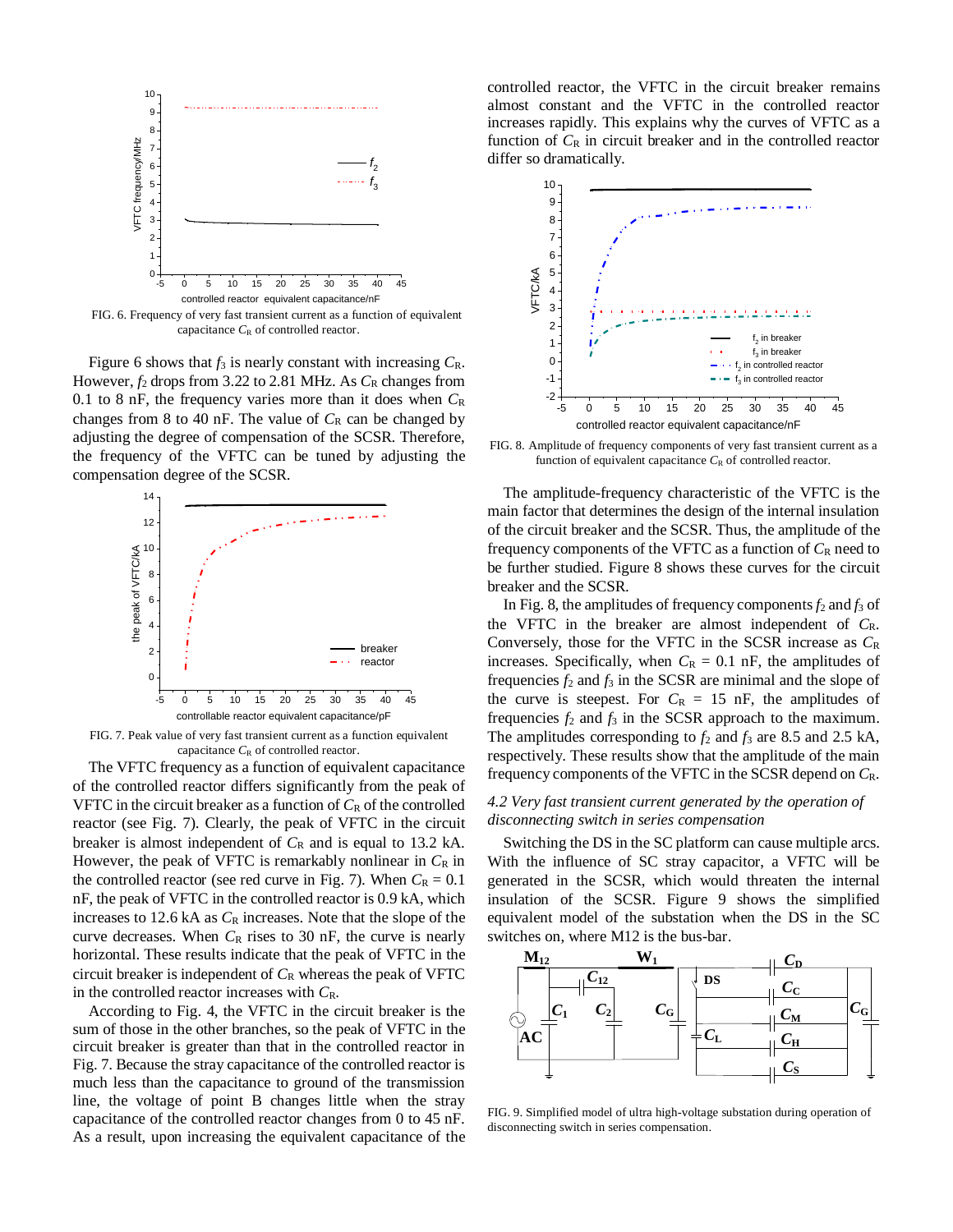When the DS in SC closes, the amplitude and frequency characteristics of the VFTC in the SCSR depend mainly on the SC stray capacitor  $C_G$  and the length of overhead line  $W_1$ . Applying a Laplace transform gives the amplitude-frequency characteristics of the VFTC in the SCSR as a function of *C*<sup>G</sup> and  $W_1$  (see results in Figs. 10 and 11).

As  $C_G$  increases from 0.1 to 40 nF (Fig. 10), the frequency of *f*<sup>01</sup> of the VFTC in the SCSR decreases from 3.8 to 3.0 MHz, the frequency  $f_{02}$  decreases from 1.93 to 0.98 MHz, and the peak increases from  $0.61$  to  $3.57$  kA. When  $C_G$  exceeds  $5$  nF, the peak VFTC remains constant in the SCSR. These results indicate that, although the VFTC frequency in the SCSR decreases with increasing SC stray capacitance, the frequency *f*<sup>01</sup> and the peak VFTC remain quite large, which would threaten the operation of the SCSR. Thus, the SC stray capacitance must be further reduced.



FIG. 10. Peak of VFTC and frequency of two frequency components of VFTC in controlled reactor as a function of  $C_G$ .



FIG. 11. VFTC amplitude and frequency in controlled reactor as a function of length of  $W_1$ .

As the length of  $W_1$  increases from 10 to 550 m (Fig. 11), the main frequency of VFTC decreases from 7.75 to 1.6 MHz. Meanwhile, the corresponding amplitude of VFTC in the SCSR drops from 8.47 to 0.22 kA. The lengthening of the overhead line between SC and the SCSR can effectively suppress the VFTC in the SCSR.

#### **5. CONCLUSIONS**

The technique of HRPC can solve the new problems resulting from the rapid growth of transmission power and the dynamic variations in reactive power. As such, this technique may find widespread application in the design of the UHV power grid. Because of high voltage and the bulk power capacity of GIS UHV substations, the VFTC in UHV substations will present new features with HRPC. However, the characteristics of frequency components of VFTC have not been studied for UHV systems with HRPC. The present work addresses this void by studying this relationship as a function of various system parameters.

2.6 conclusions: 2.8 the results of these calculations, we draw the following 3.0 theoretical basis of analysis for the power industry. Based on The time-domain VFTC is deduced by using an inverse Laplace transform for a SCSR and a SC in a UHV substation with HRPC. The theoretical analysis presented herein of the characteristics of the VFTC at different locations and for various scenarios of disconnecting switching should provide a

- $1.0 \overline{N}$   $N \overline{N}$ <sup>1.2</sup>  $\leq$  by the locations of VFTC in the substation, and the peak of  $1.4\text{ }Q$  requ  $1.6 \Omega$ the capacitance of the equipment and the line length. The  $2.0 \frac{1}{6}$  differing frequencies, the amplitude of which depends on 2.2  $(1)$  1 III e  $2.4$  (1) The VFTC consists of various sinusoidal waves of frequency<br>  $\sum_{n=1}^{\infty}$ <br>  $\sum_{n=1}^{\infty}$ <br>  $\sum_{n=1}^{\infty}$ <br>  $\sum_{n=1}^{\infty}$ <br>  $\sum_{n=1}^{\infty}$ <br>  $\sum_{n=1}^{\infty}$ <br>  $\sum_{n=1}^{\infty}$ frequency of the main component is significantly affected VFTC in the GIS is greater than that in the SCSR.
- $0.0$  come 0.2 compensation degree of the SCSR. The peak of VFTC in 0.4 VFTC in the SCSR can be tuned by adjusting the  $(2)$  wile  $\frac{0.8}{0.6}$  (2) When the DS of the GIS is closed, the frequency of the the circuit breaker is independent of *C*R. However, the peak of VFTC and the amplitude of the main frequency component of the VFTC in the SCSR both depend on *C*R.
- <sup>6</sup> can suppress the VFTC in the SCSR. 7 peak of VFTC remain large. Increasing the length of the <sup>8</sup> capacitance. However, despite this, the frequencies and (3) When DS in SC is closed, the VFTC oscillation frequencies in the SCSR decrease with increasing SC stray overhead line between the SC and the SCSR with HRPC

#### **Acknowledgement**

0 (2018GGX103048), and National Natural Science <sup>1</sup> Research and Development Program of Shandong Province 2 This work is jointly supported by Shandong Provincial Science Foundation of China (BS2015NJ011), Key Foundation of China (51507095).

#### **REFERENCES**

- [1] Lei AY, Dong XZ, Shi SX, Wang B, Terzija V. Equivalent traveling waves based current differential protection of EHV/ UHV transmission lines. Int J Electr Power Energy Syst 2018; 97: 282-289.
- [2] Dong XZ, Luo SX, Shi SX, Wang B, Wang SY, Ren L, et al. Implementation and application of practical traveling-wave-based directional protection in UHV transmission lines. IEEE Trans. Power Del. 2016; 31(1): 294–302.